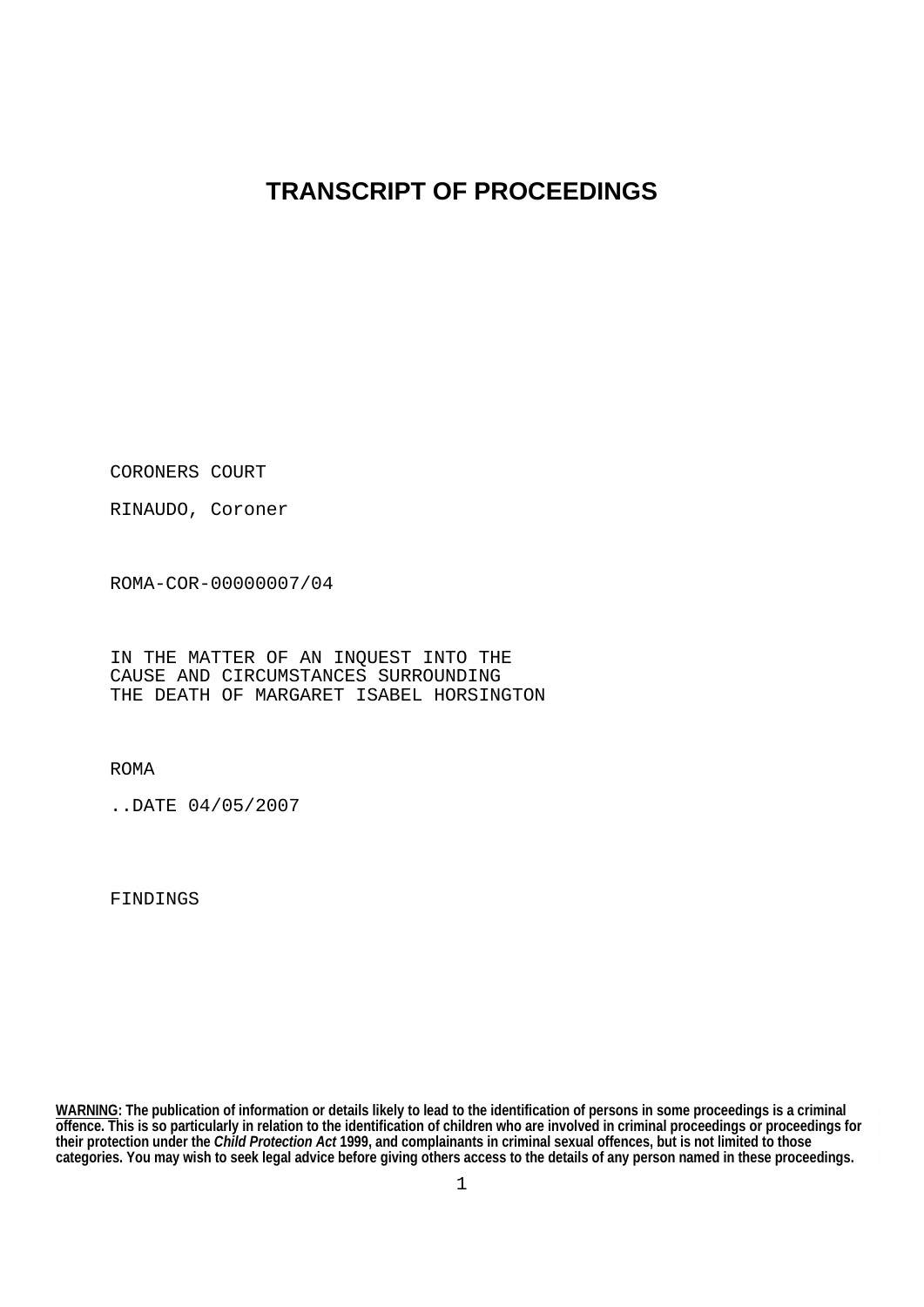04052007 T1/CG(CNS) M/T ROMA387-1 (Rinaudo, Coroner) **1 10** CORONER: Thank you. Good morning, be seated. This is the findings of the inquest into the death of Margaret Isabel Horsington. An inquest was held on the 26th and 27th of October 2006 by the then Coroner at Roma, Mr Costello. Mr Costello became ill and it became clear that the delivery of findings would be delayed, possibly substantially.

By notice dated the 9th of February 2007, the State Coroner transferred the coronial investigation into the death of the deceased to me, pursuant to section 63 of the Coroners' Act 2003. I have reviewed all of the evidence and will shortly publish my reasons in full, however, I make the following comments.

**40** In these findings I have endeavoured to reduce the substantial evidence to arrive at a distillation of the main issues as raised by the family of the deceased. In broad terms, there is no issue about the cause of death, as reported by Dr Guard, as set out in the autopsy report. He is clear, in the evidence he gave, that the death was causative of the underlying heart disease and the effects of the bowel obstruction. When Mrs Horsington presented - are you right? Hello?

**50** MS COMANS: Hello? Yes, I'm sorry, I seem to be having a little bit of difficulty hearing you, your Honour.

CORONER: That's Ms Comans, is it?

MS COMANS: It is, your Honour.

**20**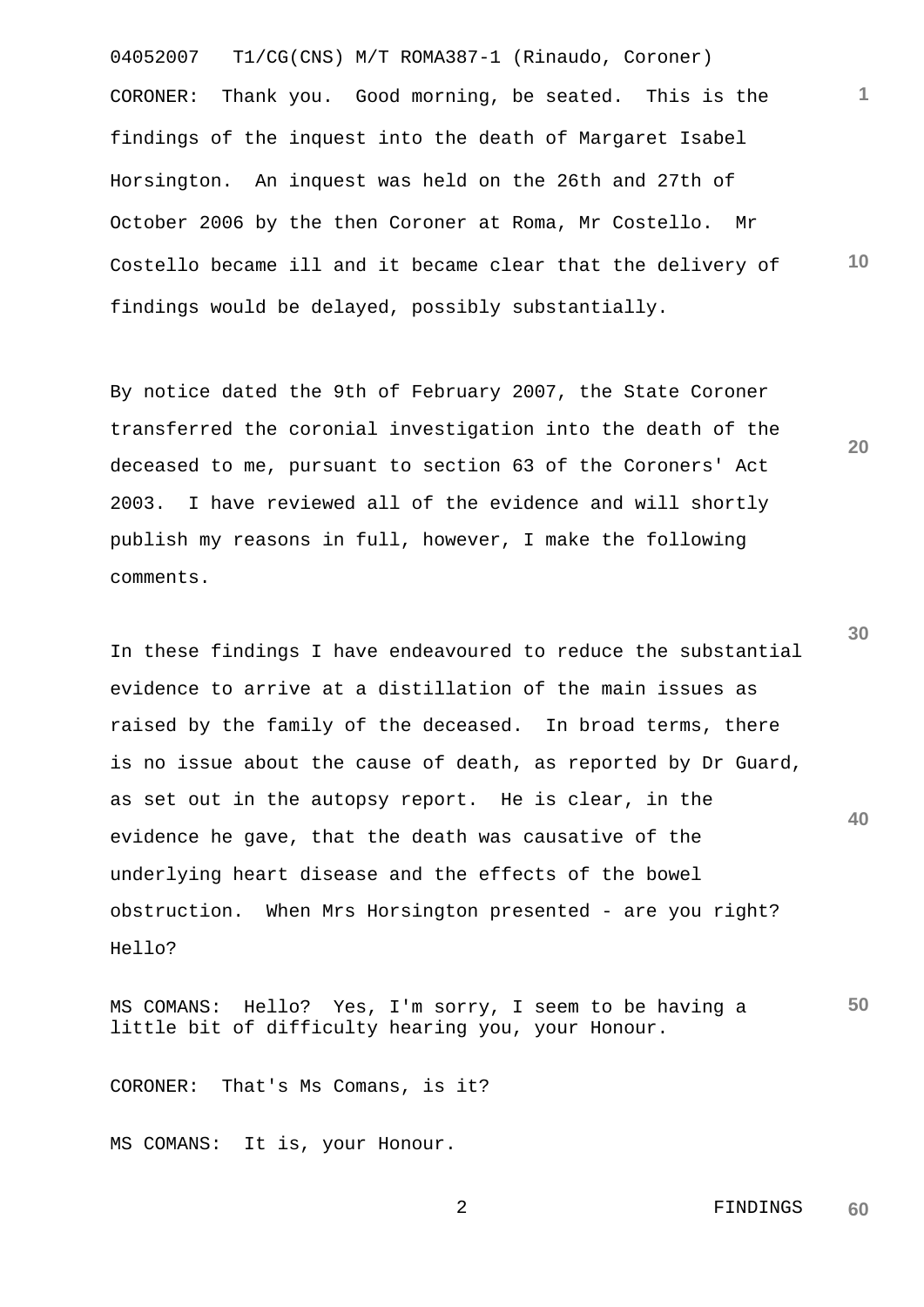CORONER: Yes, I'm sorry, I should have acknowledged that you were representing the family today and that Sergeant O'Rourke, the police officer assisting the Coroner, is also present, as are some family members. I apologise for not having done that, but can you hear all right?

MS COMANS: I can now hear you clearly, thank you.

CORONER: Righto. Thanks. Well, I was - you heard what I've said, though, have you?

MS COMANS: That's right, yes, yes.

**30** CORONER: Yes, all right. When Mrs Horsington presented at the Mitchell Hospital she was properly diagnosed by Dr Tomlinson and a treatment plan was commenced in consultation with Dr Bennett. It is clear, for whatever reason, that Dr Bennett was set on a course of action, that is, to undertake a colonoscopy and ordered that she be prepared for this procedure with the use of Fleet.

The deceased had already been given a number of enema treatments, including an oral enema and Shores cocktail, as well as other treatments, all designed to clear the constipation/blockage with virtually no effect.

The Fleet contributed to the mass in her bowel, thereby distending her abdominal area, thereby putting pressure on her diaphragm which, in turn, was pressing on her lungs, making it difficult for her to breathe, causing respiratory problems and **1**

**10**

**20**

**40**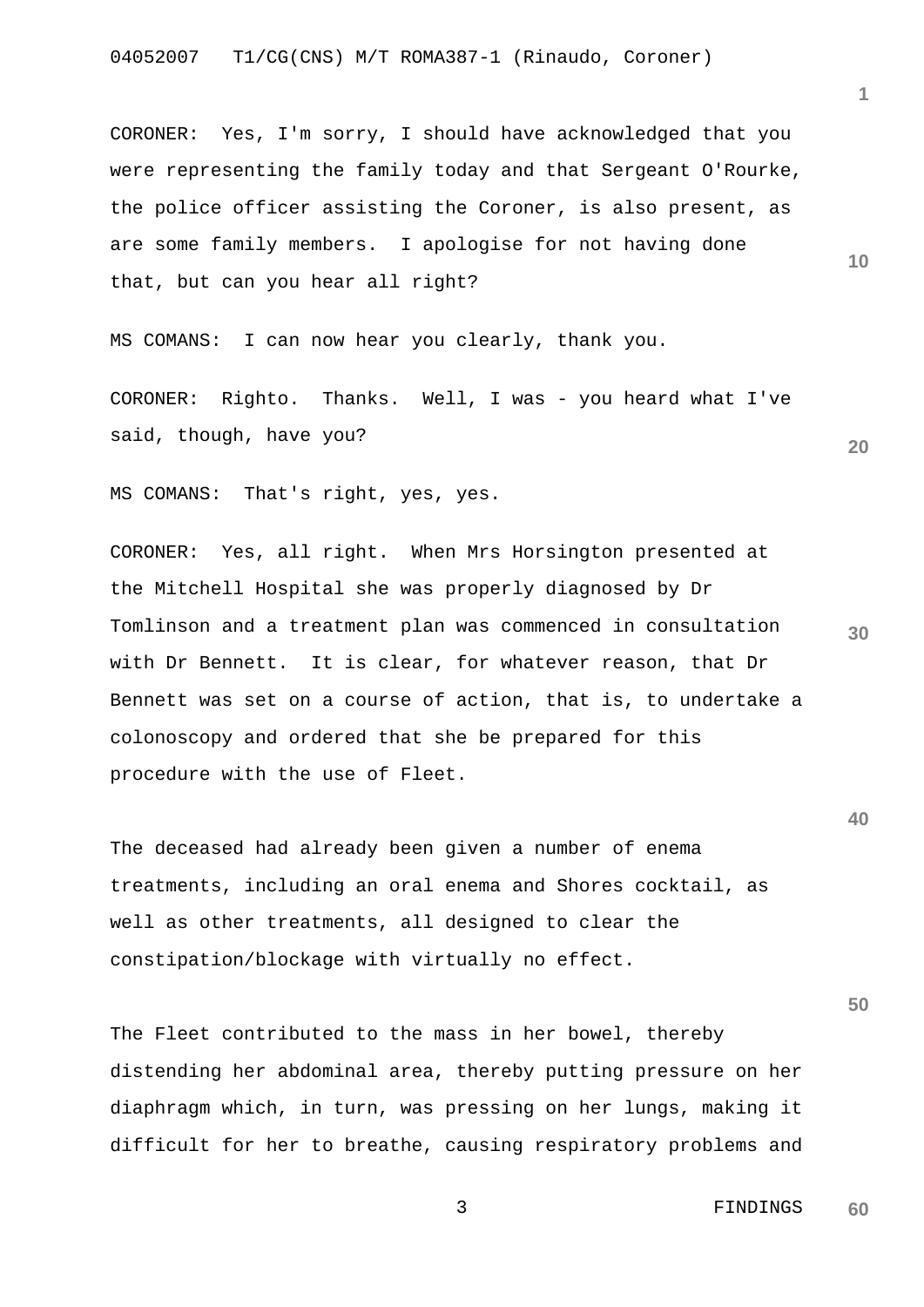04052007 T1/CG(CNS) M/T ROMA387-1 (Rinaudo, Coroner) putting pressure on her already weak heart, which eventually gave out.

There is little argument on the evidence that, in broad terms, this was the cause of death. However, there are a number of issues which have been canvassed, particularly by the counsel for the family, about the way the deceased was treated, in both senses of that word, in hospital.

**20 30 40** These include the competence of Dr Gujral, the attitude of the nursing staff, in particular, Nurse Maguire, the use of Fleet in the circumstances that existed here, the failure to properly read the X-rays on the morning of the 23rd of November 2004, the failure to obtain further blood tests and to treat accordingly, the failure to take regular observations, leading to distress and discomfort for the deceased, particularly in the use of oxygen, and the failure to observe a deterioration in the state of health of the deceased as the afternoon wore into the evening, something that was all too obvious to Dr Vermeulen when he arrived at 7 p.m.

On the evidence, it seems to me that the family of the deceased have every right to ask these questions. It is clear that the Department has taken them seriously and they have largely been addressed in a fulsome and timely manner. To put it in context, I consider that the events outlined above took place because, as the position then stood, the Roma hospital

> 4 FINDINGS **60**

**50**

**1**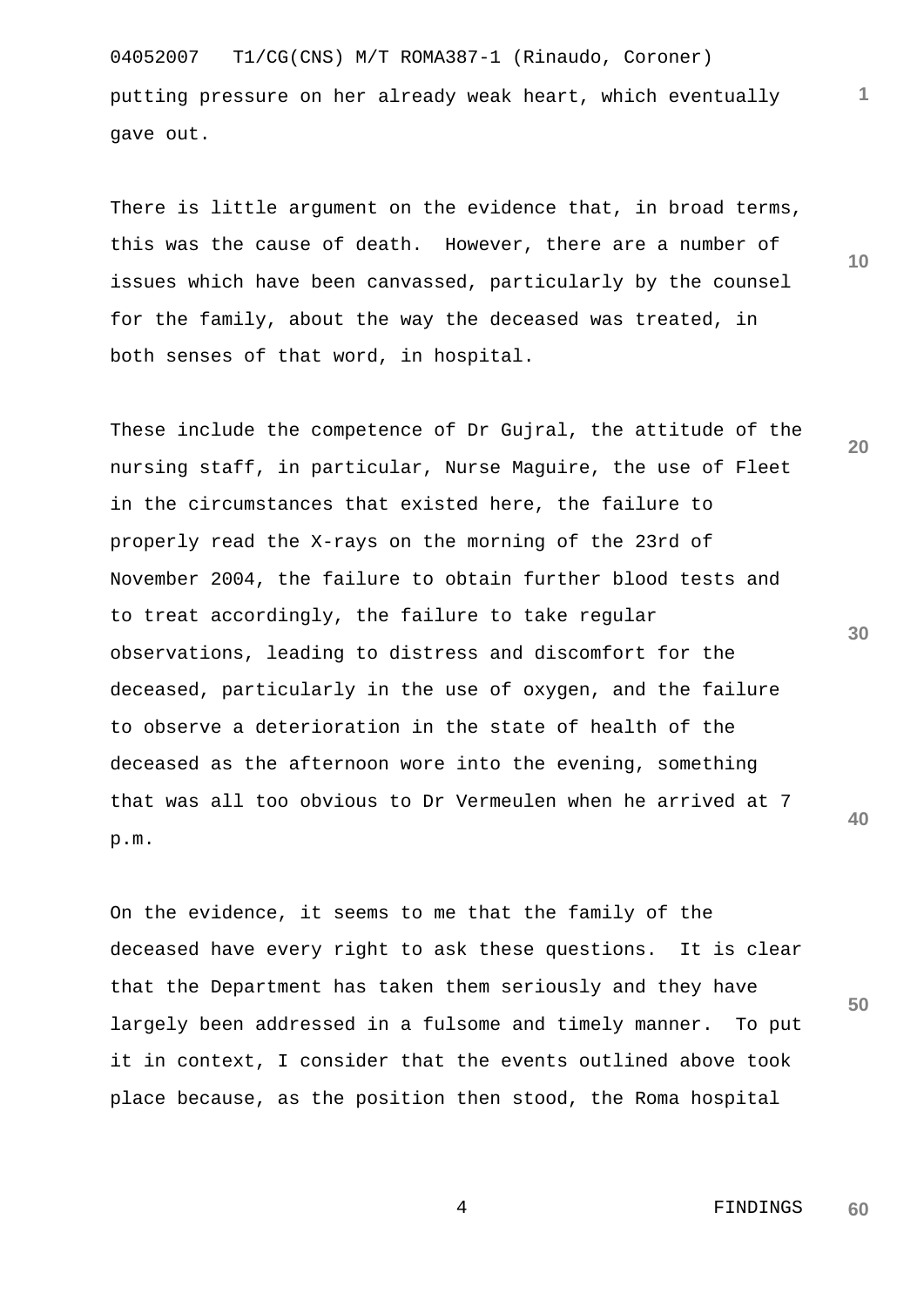04052007 T1/CG(CNS) M/T ROMA387-1 (Rinaudo, Coroner) and surrounding area was totally reliant on an overworked and fully stretched flying surgeon.

Dr Tomlinson, realising that there was a prospect that surgical intervention may be needed, contacted Dr Bennett. From that point on, the deceased was Dr Bennett's patient. Dr Gujral was not experienced enough, by his own admission, to properly assess her and to advise Dr Bennett that the course of action proposed was not going to be in the best interests of the deceased.

The nursing staff were aware that Dr Bennett was appraised of the situation and would be in later, as it were, to make things right. In a busy hospital, nurses are under a lot of strain and generally, due to the nature of their work, under substantial stress.

It is sometimes easy to misinterpret this pressure as arrogance or a lack of commitment or professionalism, particularly for distressed relatives. These relatives were rightly distressed. Their mother, who hitherto had been lively - indeed, Dr Feint described her as "a lovely, alert, vibrant lady with a quite really minimal past" - was failing in health as the day progressed, with no apparent medical intervention.

Dr Gujral was largely reliant on Dr Bennett who was attending to other things a long way away. If a more senior doctor had been present, a decision could have been made earlier to

**20**

**1**

**10**

**30**

**40**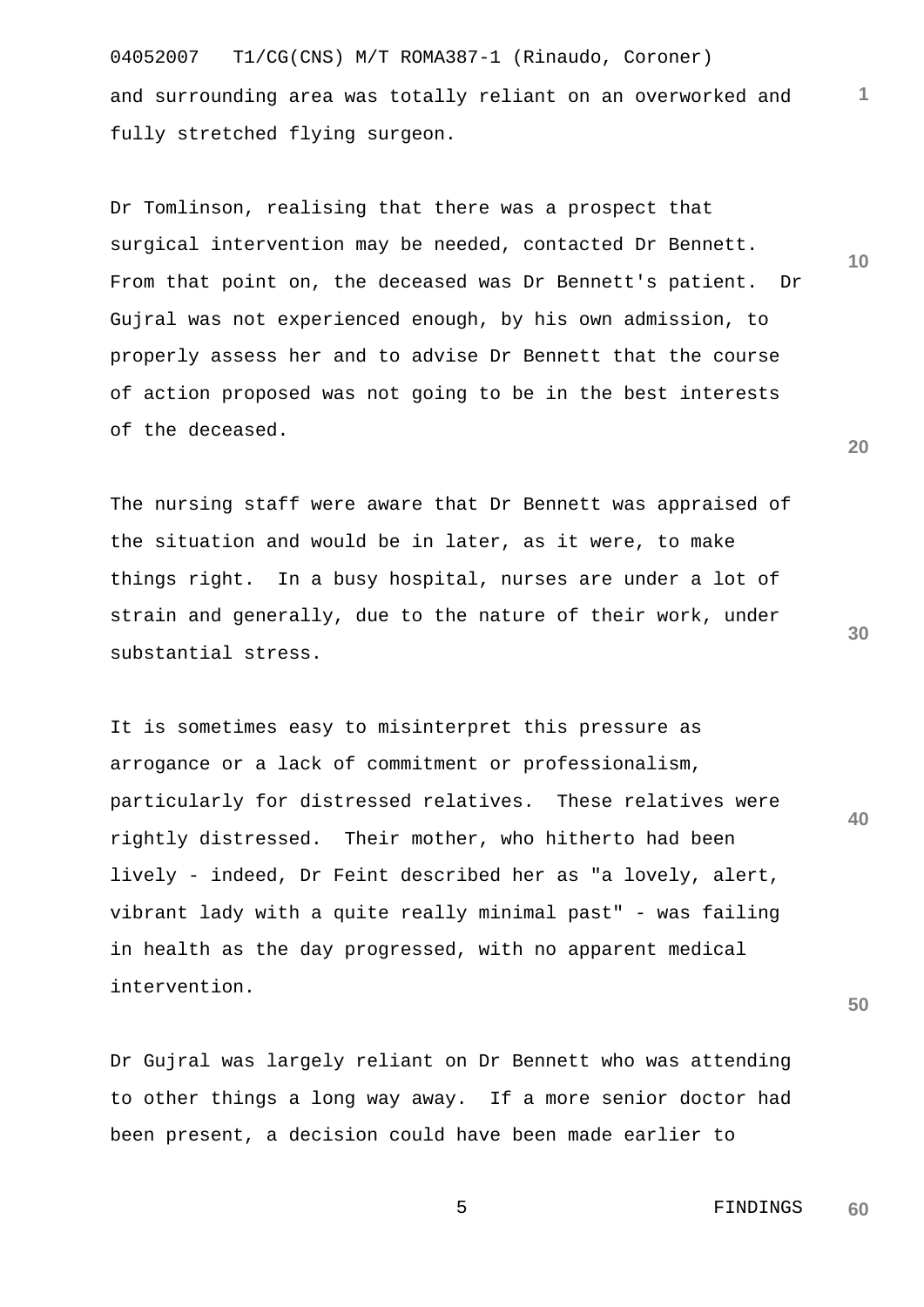04052007 T1/CG(CNS) M/T ROMA387-1 (Rinaudo, Coroner) transport the deceased to Toowoomba or, indeed, if another surgeon had been present, as will be the case in the future, surgery could have been undertaken earlier in the day.

Dr Bennett was, of course, a very senior surgeon and he had the best interests of the patient in his mind, but it is impossible for him to be everywhere at once or to know all things.

In so far as the use of Fleet is concerned, again, if a more senior doctor had been present, a decision could have been made, subject to looking at the X-rays, assessing them correctly and looking at other signs, including blood. The Fleet was not the correct procedure in this case and the treatment plan could have been altered. Dr Bennett could not do this from his plane.

**40** It should be said that it is by no means certain that the outcome would have been any different. What would have been different is that family would have felt that their loved one had been given the best care and attention.

**50** This is, in my view, the most important thing to come out of this inquest. There is simply no such thing as a half-baked medical system, particularly for the bush. It is trite to say that hospitals need to be adequately staffed and sufficient medical staff needed to be on hand to properly deal with patients as necessary.

**10**

**1**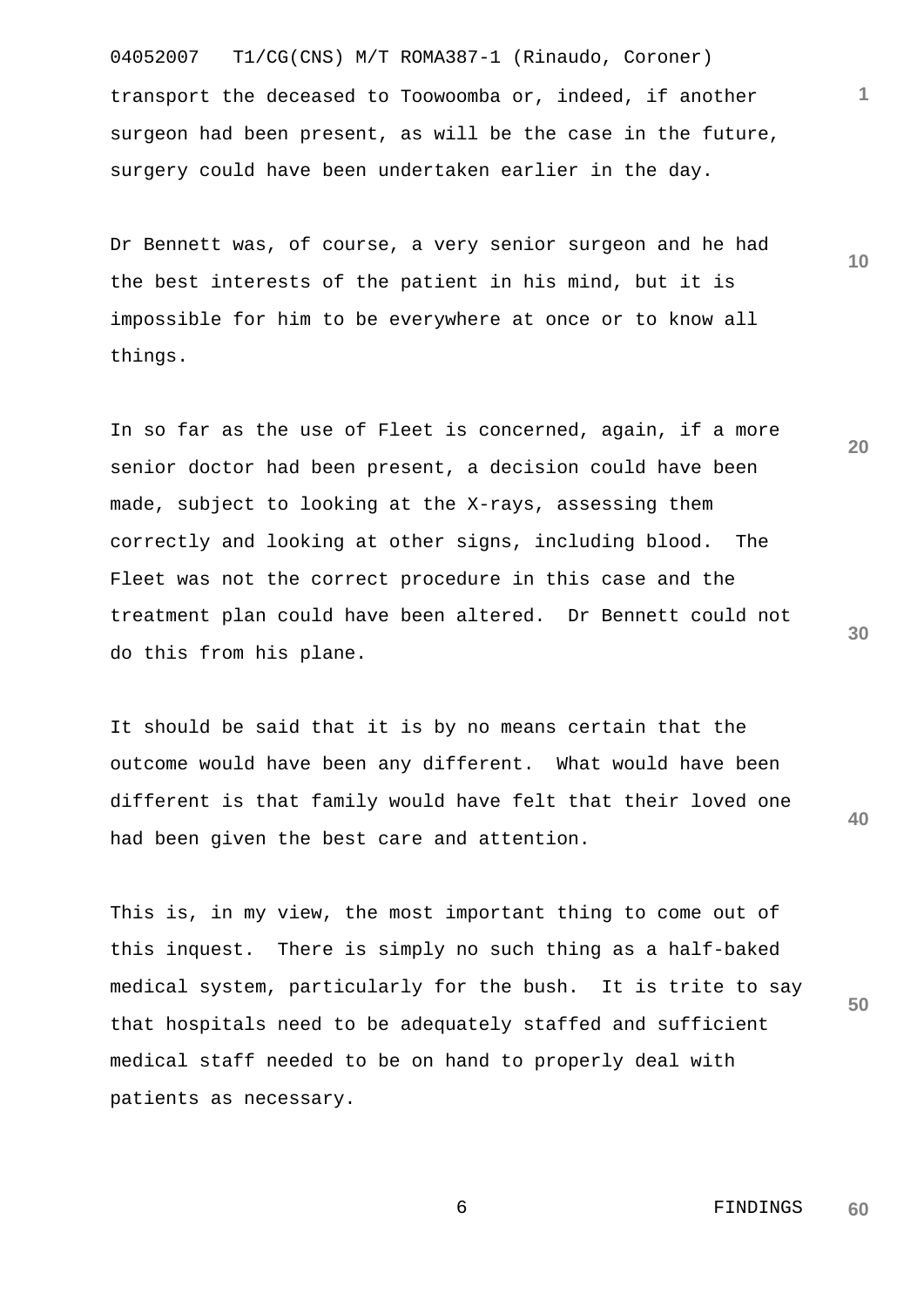04052007 T1/CG(CNS) M/T ROMA387-1 (Rinaudo, Coroner) In the end analysis, there is no one person at fault. There were clearly systemic problems. As I have said, these have been addressed and changes implemented for the betterment of the system as a whole.

I make the following findings:

- a) The identity of the deceased was Margaret Isabel Horsington.
- b) Her date of birth was the 28th of April 1921.
- c) Her last known address was 93 Mary Street, Mitchell, Queensland, and at that time she was a pensioner.
- d) The date of death was the 23rd of November 2004 and she died at the Roma Hospital, Roma.
- **40 50** e) The formal cause of death was cardiac arrest from assumic heart disease, due to or as a consequence of severe triple vessel coronary arthrosclerosis. Other significant conditions were large bowel obstruction from carcinoma of the rectum, assumic bowel disease, due to the carcinoma, emphysema and compression of lungs from raised diaphragm, from gut obstruction, producing respiratory inefficiency.

I make no recommendations or comments pursuant to section 46 of the Act.

**30**

**20**

**10**